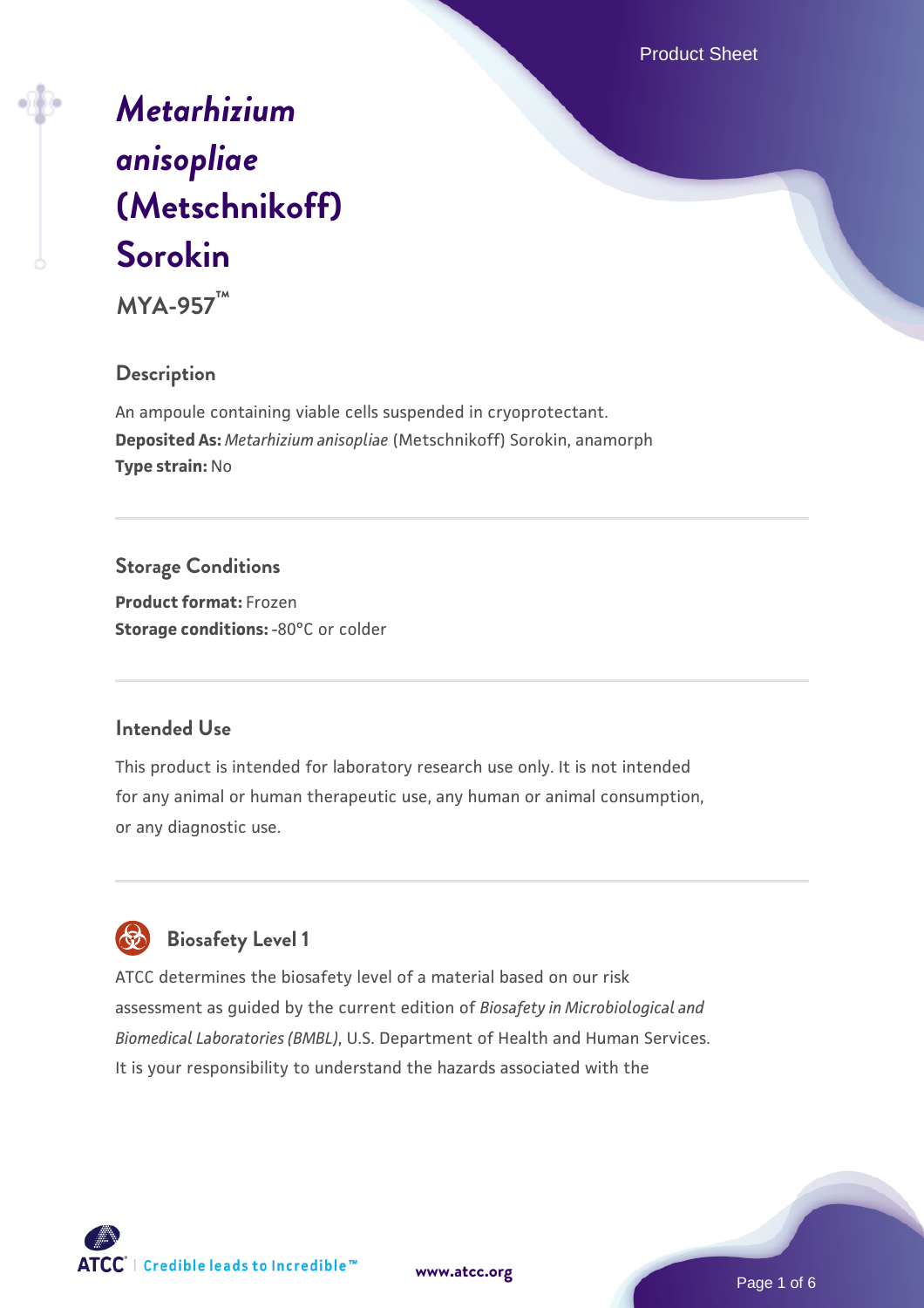## *[Metarhizium anisopliae](https://www.atcc.org/products/mya-957)* [\(Metschnikoff\) Sorokin](https://www.atcc.org/products/mya-957) **MYA-957**

material per your organization's policies and procedures as well as any other applicable regulations as enforced by your local or national agencies.

ATCC highly recommends that appropriate personal protective equipment is always used when handling vials. For cultures that require storage in liquid nitrogen, it is important to note that some vials may leak when submersed in liquid nitrogen and will slowly fill with liquid nitrogen. Upon thawing, the conversion of the liquid nitrogen back to its gas phase may result in the vial exploding or blowing off its cap with dangerous force creating flying debris. Unless necessary, ATCC recommends that these cultures be stored in the vapor phase of liquid nitrogen rather than submersed in liquid nitrogen.

## **Certificate of Analysis**

For batch-specific test results, refer to the applicable certificate of analysis that can be found at www.atcc.org.

## **Growth Conditions**

**Medium:**  [ATCC Medium 343: V8 juice agar](https://www.atcc.org/-/media/product-assets/documents/microbial-media-formulations/3/4/3/atcc-medium-0343.pdf?rev=fbf48fa24e664932828269db1822ab12) **Temperature:** 25°C

## **Handling Procedures**

**Frozen ampoules** packed in dry ice should either be thawed immediately or stored in liquid nitrogen. If liquid nitrogen storage facilities are not available, frozen ampoules may be stored at or below -70°C for approximately one





Page 2 of 6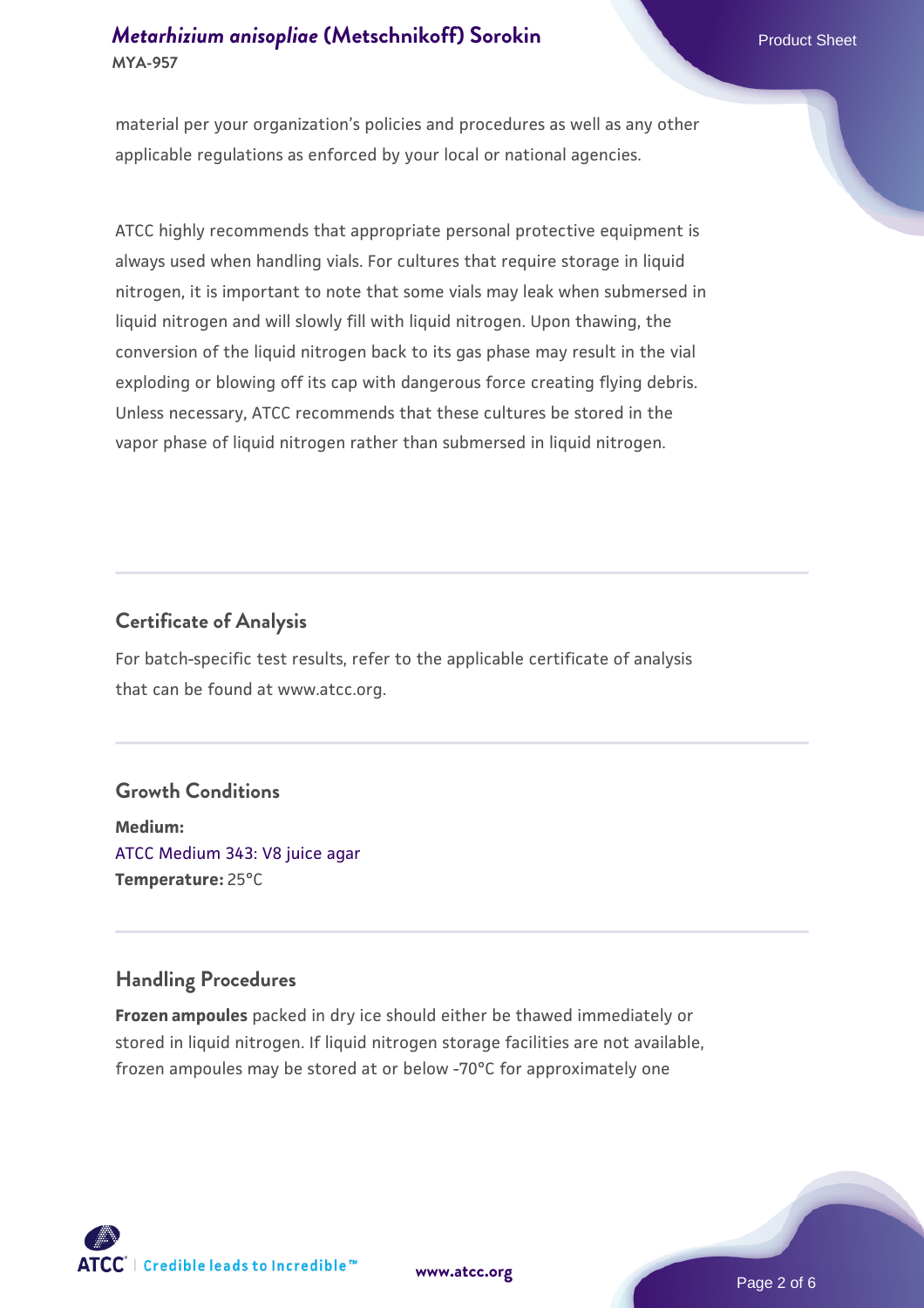week. **Do not under any circumstance store frozen ampoules at refrigerator freezer temperatures (generally -20°C). Storage of frozen material at this temperature will result in the death of the culture.**

- 1. To thaw a frozen ampoule, place in a **25°C to 30°C** water bath, until just thawed **(approximately 5 minutes)**. Immerse the ampoule just sufficient to cover the frozen material. Do not agitate the ampoule.
- 2. Immediately after thawing, wipe down ampoule with 70% ethanol and aseptically transfer at least 50 µL (or 2-3 agar cubes) of the content onto a plate or broth with medium recommended.
- Incubate the inoculum/strain at the temperature and conditions 3. recommended.
- 4. Inspect for growth of the inoculum/strain regularly for up to 4 weeks. The time necessary for significant growth will vary from strain to strain.

#### **Notes**

Additional information on this culture is available on the ATCC web site at [www.atcc.org.](http://www.atcc.org/)

## **Material Citation**

If use of this material results in a scientific publication, please cite the material in the following manner: *Metarhizium anisopliae* (Metschnikoff) Sorokin (ATCC MYA-957)

## **References**

References and other information relating to this material are available at www.atcc.org.

## **Warranty**

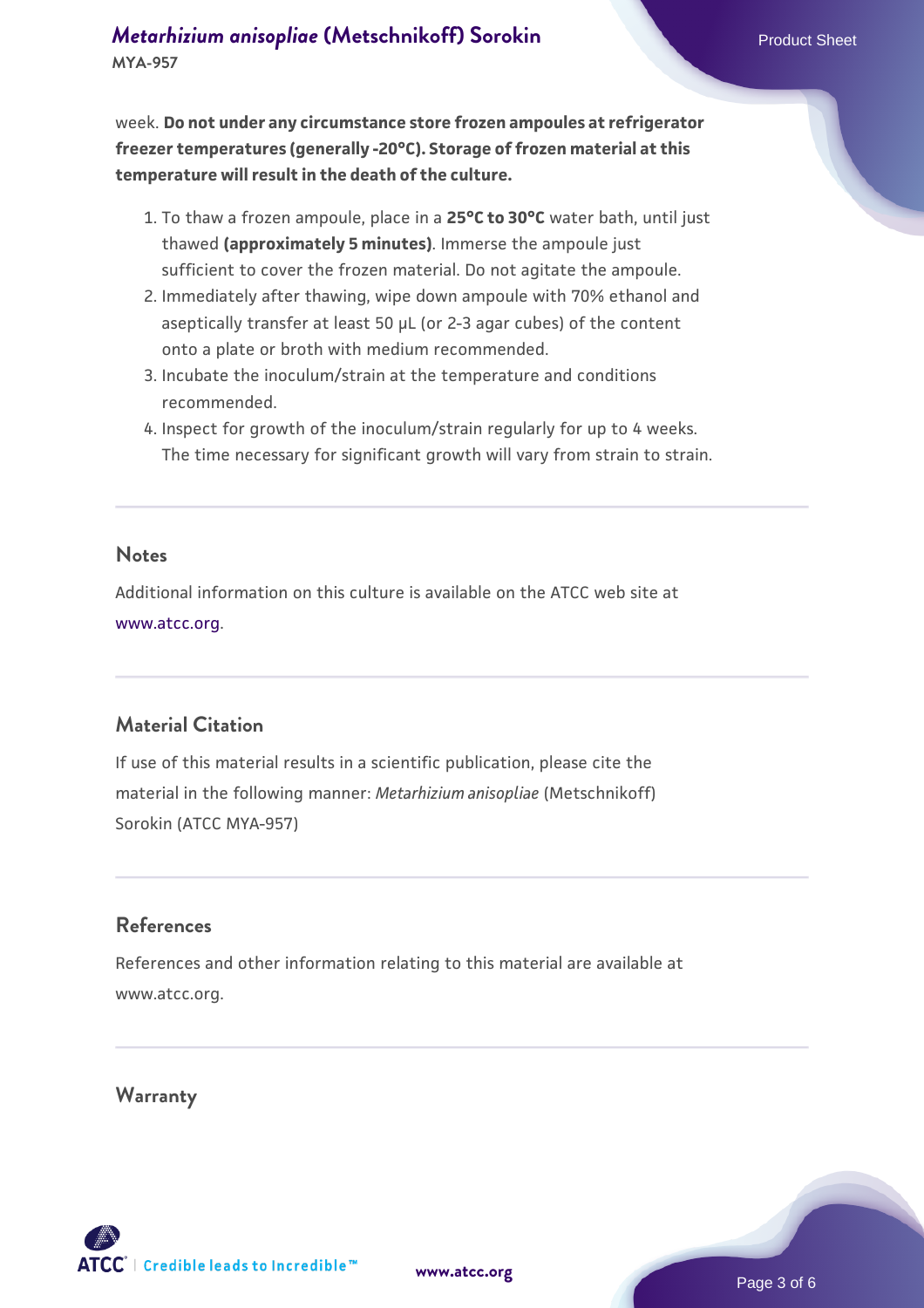## *[Metarhizium anisopliae](https://www.atcc.org/products/mya-957)* [\(Metschnikoff\) Sorokin](https://www.atcc.org/products/mya-957) **MYA-957**

The product is provided 'AS IS' and the viability of ATCC® products is warranted for 30 days from the date of shipment, provided that the customer has stored and handled the product according to the information included on the product information sheet, website, and Certificate of Analysis. For living cultures, ATCC lists the media formulation and reagents that have been found to be effective for the product. While other unspecified media and reagents may also produce satisfactory results, a change in the ATCC and/or depositor-recommended protocols may affect the recovery, growth, and/or function of the product. If an alternative medium formulation or reagent is used, the ATCC warranty for viability is no longer valid. Except as expressly set forth herein, no other warranties of any kind are provided, express or implied, including, but not limited to, any implied warranties of merchantability, fitness for a particular purpose, manufacture according to cGMP standards, typicality, safety, accuracy, and/or noninfringement.

#### **Disclaimers**

This product is intended for laboratory research use only. It is not intended for any animal or human therapeutic use, any human or animal consumption, or any diagnostic use. Any proposed commercial use is prohibited without a license from ATCC.

While ATCC uses reasonable efforts to include accurate and up-to-date information on this product sheet, ATCC makes no warranties or representations as to its accuracy. Citations from scientific literature and patents are provided for informational purposes only. ATCC does not warrant that such information has been confirmed to be accurate or complete and the customer bears the sole responsibility of confirming the accuracy and completeness of any such information.

This product is sent on the condition that the customer is responsible for and assumes all risk and responsibility in connection with the receipt, handling, storage, disposal, and use of the ATCC product including without limitation



**[www.atcc.org](http://www.atcc.org)**

Page 4 of 6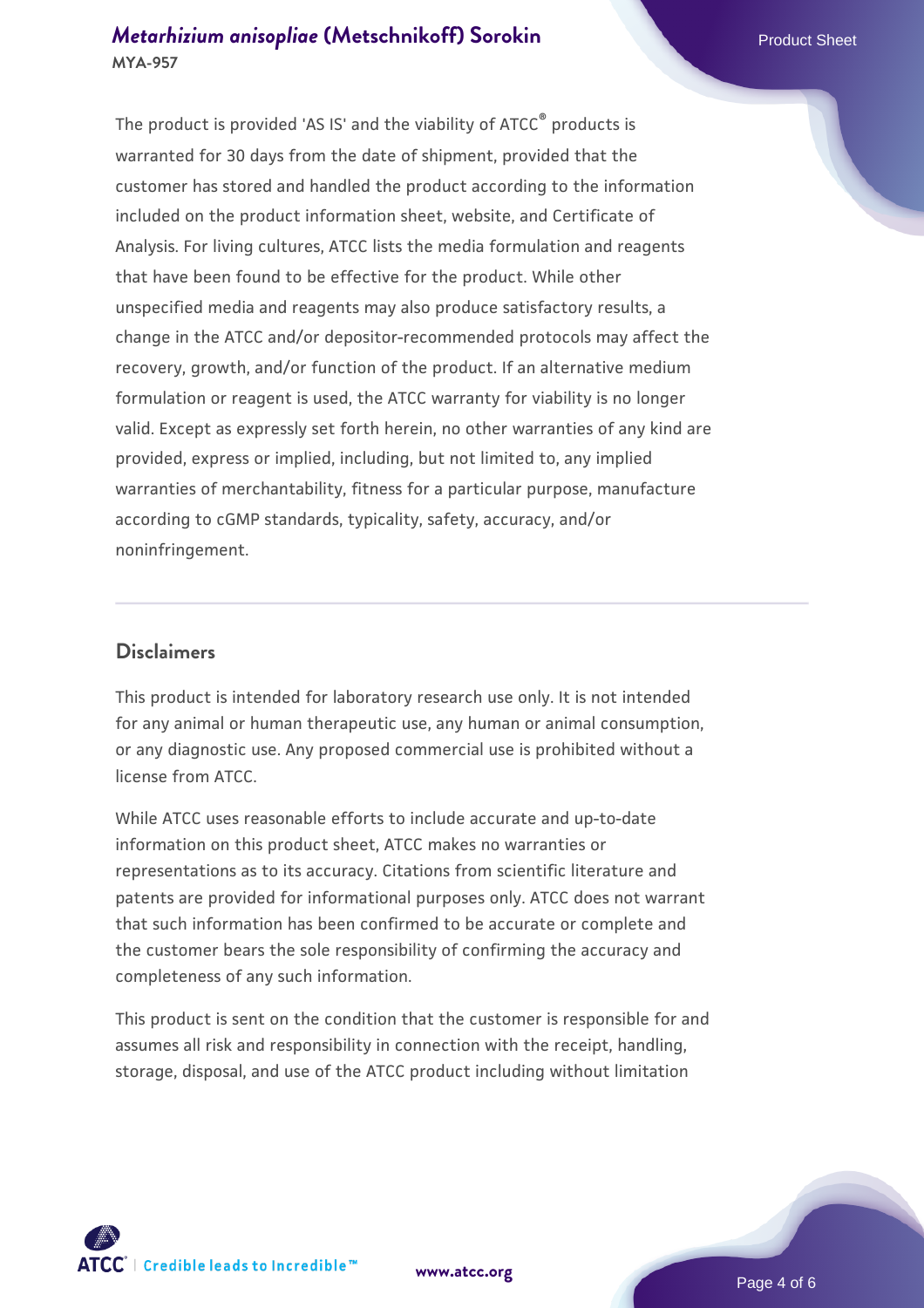## *[Metarhizium anisopliae](https://www.atcc.org/products/mya-957)* [\(Metschnikoff\) Sorokin](https://www.atcc.org/products/mya-957) **MYA-957**

taking all appropriate safety and handling precautions to minimize health or environmental risk. As a condition of receiving the material, the customer agrees that any activity undertaken with the ATCC product and any progeny or modifications will be conducted in compliance with all applicable laws, regulations, and guidelines. This product is provided 'AS IS' with no representations or warranties whatsoever except as expressly set forth herein and in no event shall ATCC, its parents, subsidiaries, directors, officers, agents, employees, assigns, successors, and affiliates be liable for indirect, special, incidental, or consequential damages of any kind in connection with or arising out of the customer's use of the product. While reasonable effort is made to ensure authenticity and reliability of materials on deposit, ATCC is not liable for damages arising from the misidentification or misrepresentation of such materials.

Please see the material transfer agreement (MTA) for further details regarding the use of this product. The MTA is available at www.atcc.org.

## **Copyright and Trademark Information**

© ATCC 2021. All rights reserved.

ATCC is a registered trademark of the American Type Culture Collection.

## **Revision**

This information on this document was last updated on 2021-05-20

## **Contact Information**

ATCC 10801 University Boulevard Manassas, VA 20110-2209 USA